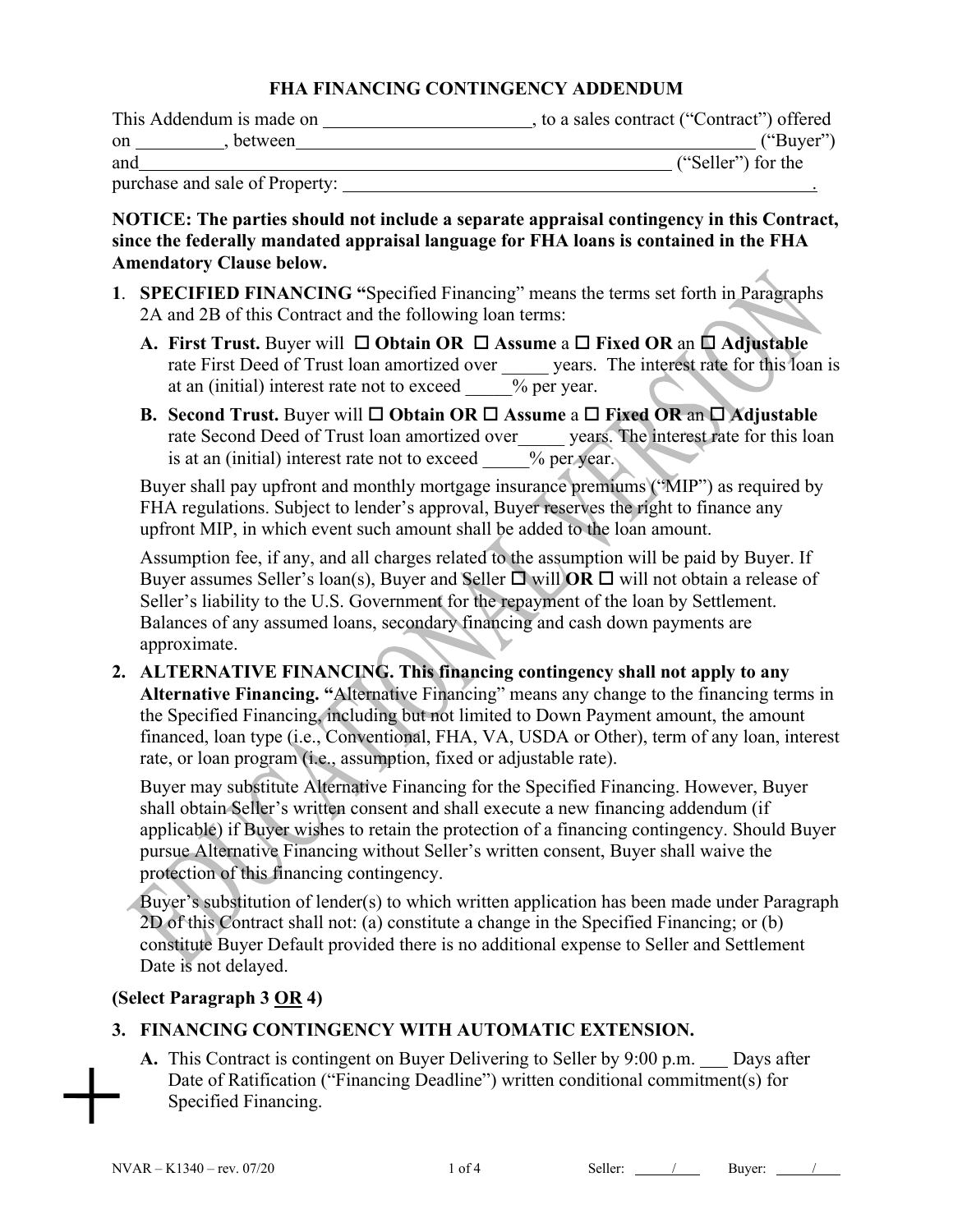- **B.** If Buyer has not Delivered the written conditional commitment(s) by Financing Deadline, this contingency will continue up to and including Settlement Date. However, upon expiration of Financing Deadline, Seller may at Seller's option Deliver Notice to Buyer that Buyer has three (3) days to void the Contract. If Buyer does not void the Contract within three (3) days following Delivery of Seller's Notice, this financing contingency is removed, and the Contract will remain in full force and effect without this financing contingency.
- **C.** Buyer may void this Contract by Delivering to Seller, prior to the satisfaction or removal of this contingency, a written rejection from the lender(s) to whom Buyer has applied for Specified Financing.
- **D.** Nothing herein shall prohibit the parties from mutually agreeing to terms acceptable to both parties in writing.

# **4. FINANCING CONTINGENCY WITH AUTOMATIC EXPIRATION.**

- **A**. This Contract is contingent on Buyer Delivering to Seller by 9:00 p.m. Days after Date of Ratification ("Financing Deadline") written conditional commitment(s) for Specified Financing.
- **B.** If the Buyer has not Delivered the written conditional commitment(s) by Financing Deadline, this financing contingency will expire.
- **C.** Buyer may void this Contract by delivering to Seller, prior to the satisfaction or expiration of this contingency, a written rejection from the lender(s) to whom Buyer has applied for Specified Financing.
- **D.** Nothing herein shall prohibit the parties from mutually agreeing to terms acceptable to both parties in writing.

# **5. APPRAISAL PROVISIONS.**

**A. FHA Amendatory Clause.** It is expressly agreed that notwithstanding any other provisions of this Contract, Buyer shall not be obligated to complete the purchase of Property or to incur any penalty by forfeiture of deposit or otherwise unless Buyer has been given in accordance with HUD/FHA or VA requirements a written statement by the Federal Housing Commissioner, Department of Veterans Affairs, or a Direct Endorsement Lender setting forth the appraised value of Property of not less than \$ . Buyer shall have the privilege and option to proceed with consummation of this Contract without regard to the amount of the appraised value. The appraised value is arrived at to determine the maximum mortgage the Department of Housing and Urban Development ("HUD") will insure. HUD does not warrant the value or the condition of Property. Buyer should satisfy himself/herself that the price and condition of Property are acceptable.

NOTICE: The dollar amount to be inserted in the Amendatory Clause is the purchase price as stated in this Contract. If Buyer and Seller agree to adjust the purchase price in response to an appraised value that is less than the purchase price, a new Amendatory Clause is not required.

- **B. Appraisal Contingency Procedures.** Upon receipt of the written statement setting forth the appraised value of Property ("Written Statement"), Buyer shall Deliver Notice to Seller ("Appraisal Contingency Notice") as follows:
	- (1) The Appraisal is equal to or greater than the Sales Price. This contingency is satisfied and removed. The parties shall proceed to Settlement at the Sales Price; **OR**

NVAR – K1340 – rev. 07/20 2 of 4 Seller: <u>/ Buyer:</u> 2 of 4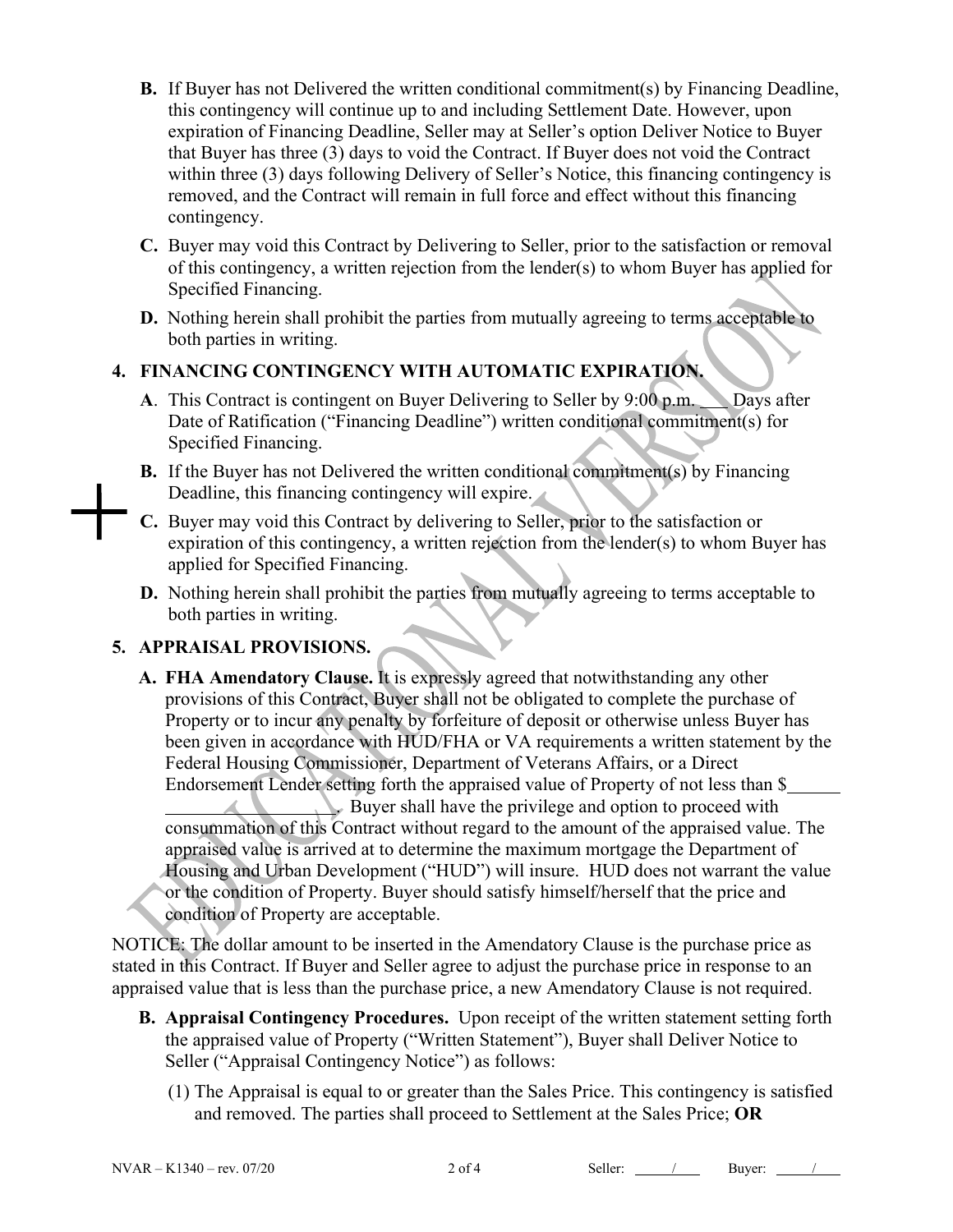- (2) Buyer elects to proceed with the consummation of this Contract without regard to the Appraisal and this contingency is removed. The parties shall proceed to Settlement at the Sales Price; **OR**
- (3) The Appraisal is equal to or greater than the Sales Price, but Buyer elects not to proceed with consummation of this Contract because Property either (i) does not satisfy the lender(s) requirements, (ii) the Appraisal does not allow for the Specified Financing and/or (iii) Property is inadequate collateral. Buyer may void this Contract under this subparagraph by Delivering to Seller Appraisal Contingency Notice accompanied by a written denial of the financing showing written evidence of the lender(s)'s decision concerning Property. Buyer's Appraisal Contingency Notice shall include a copy of Written Statement; **OR**
- (4) The Appraisal is less than the Sales Price and Buyer elects not to proceed with consummation of this Contract unless Seller elects to lower the Sales Price. Buyer's Appraisal Contingency Notice shall include a copy of Written Statement and Buyer's proposed sales price, which shall not be lower than the appraised value.

**Negotiation/Buyer Right to Void.** In the event of this sub-Paragraph 5(B)(4), the parties may negotiate a mutually agreeable Sales Price. Buyer or Seller may make, modify, rescind, or alter as many offers and counter-offers as desired to reach mutually acceptable terms. Buyer and Seller may agree on terms by signing a written addendum describing the agreed upon new Sales Price. Buyer may void this Contract by Delivering Notice to Seller on or before the earlier of (i) Settlement; or (ii) Buyer and Seller signing a written addendum describing the agreed upon new Sales Price.

- **6. WOOD-DESTROYING INSECT INSPECTION.** Fences and outbuildings shall be included in the inspection and certification.
- **7. LENDER REQUIRED REPAIRS.** If, as a condition of providing financing under this Contract, the lender requires repairs to be made to Property, then Buyer will give Notice to Seller of the lender's required repairs. Within five Days after such Notice, Seller will give Notice to Buyer as to whether Seller will make the repairs. If Seller will not make the repairs, Buyer will give Notice to Seller within five Days after Seller's Notice as to whether Buyer will make the repairs. If neither Seller nor Buyer will make the repairs, then this Contract will become void. This clause will not release Seller from any responsibilities set forth in the paragraphs titled UTILITIES WATER, SEWAGE, HEATING AND CENTRAL AIR CONDITIONING; PERSONAL PROPERTY AND FIXTURES; or WOOD-DESTROYING INSECT INSPECTION; or in the Private Well and/or Septic System Addendum or any terms specifically set forth in this Contract and any addenda.
- **8. CERTIFICATION.** Seller, Buyer and Broker(s) hereby certify that the terms of this Contract to which this Addendum is attached are true to the best of their knowledge and belief. Any other agreement(s) entered into between the parties with respect to the purchase and sale of Property has been fully disclosed and is attached to the Contract.
- **9. FHA REQUIRED NOTICE.** Buyer acknowledges receipt of HUD form #92564-CN entitled: For Your Protection: Get a Home Inspection.

**BUYER'S INITIALS: \_\_\_\_\_\_\_\_\_\_\_\_ /\_\_\_\_\_\_\_\_\_\_\_\_\_**